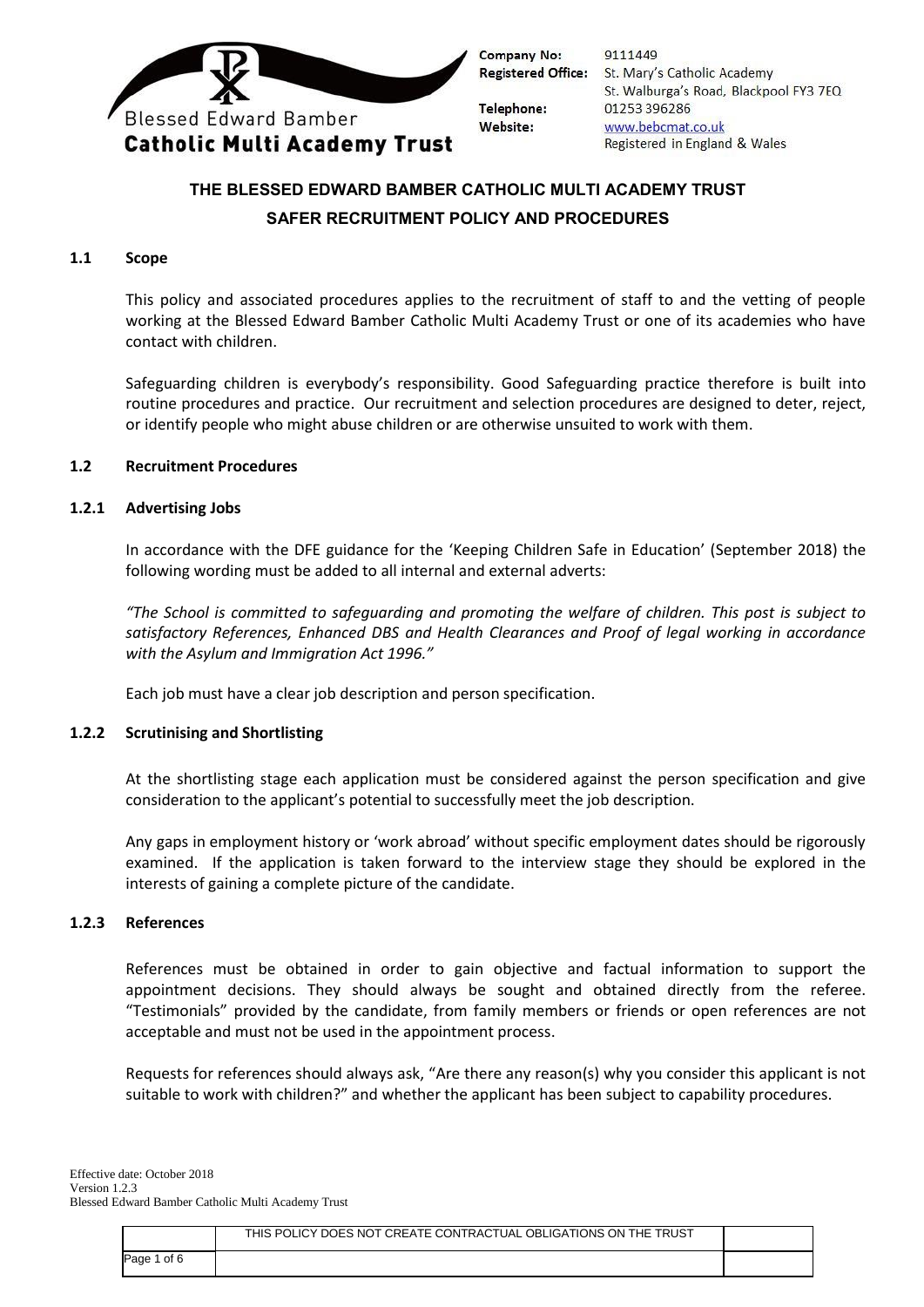Normally two references should be sufficient, providing one is the current or most recent employer. However, if the candidate is not currently working with children, but has done so in the past, an additional reference should be sought from the employer by whom the candidate was most recently employed to work with children. In addition a minimum of 2 years reference history is required.

If the candidate has not previously been employed, a reference would normally be requested from their last educational establishment. If the candidate has recently been unemployed or self-employed, then another suitable referee with knowledge of the candidate such as a doctor, solicitor, police officer or other professional must be sought.

References have their limitations as:

- Employers are sometimes hesitant to provide an unfavourable reference for a former employee
- Glowing references can sometimes be provided by employers as a way to get rid of an unwanted staff member
- Applicants usually select people who will give them a glowing reference
- A reference is sometimes negotiated as part of a settlement agreement

There may be occasions where despite chasing referees no information is forthcoming; this can be due to a number of reasons, such as: closure of business; company policy not to provide references or the relevant manager no longer in post.

In these circumstances, the situation will be escalated to the Executive Director, who will confirm that the risk controls in place (i.e. other satisfactory references and DBS clearance) are sufficient to mitigate the risk on an ongoing basis, allowing the individual to be confirmed in post.

#### **1.3 Pre-Interview Checks**

The following pre-employment checks should be made at the beginning of the interview day. Candidates must be requested to bring the necessary documentation to interview and copies of it made:

#### **1.3.1 Qualifications**

Where a qualification is legally required for a post or where the Person Specification specifies a qualification as part of the essential criteria, the applicant must produce their original certificate. If the original certificate is unavailable, the applicant must obtain a certified copy of the document from the issuing establishment.

#### **1.3.2 Identity Checks/Right to work in the UK**

The true identity of all applicants must be ascertained. Applicants are required to provide a range of identification documentation to satisfy the requirements for a DBS check and to confirm eligibility to work in the UK.

#### **1.4 Interviews**

At least one panel member should have completed the Safer Recruitment Consortium's Safe Recruitment training. In-depth interview questions can be used to explore the candidate's attitude to children and young people which will help deter, identify and reject applicants who might be unsuitable to work with children or vulnerable adults.

The Interview Panel should also explore any concerns or discrepancies arising from the information provided on the candidate's application form and/or references.

|               | THIS POLICY DOES NOT CREATE CONTRACTUAL OBLIGATIONS ON THE TRUST |  |
|---------------|------------------------------------------------------------------|--|
| 2 of 6<br>aqe |                                                                  |  |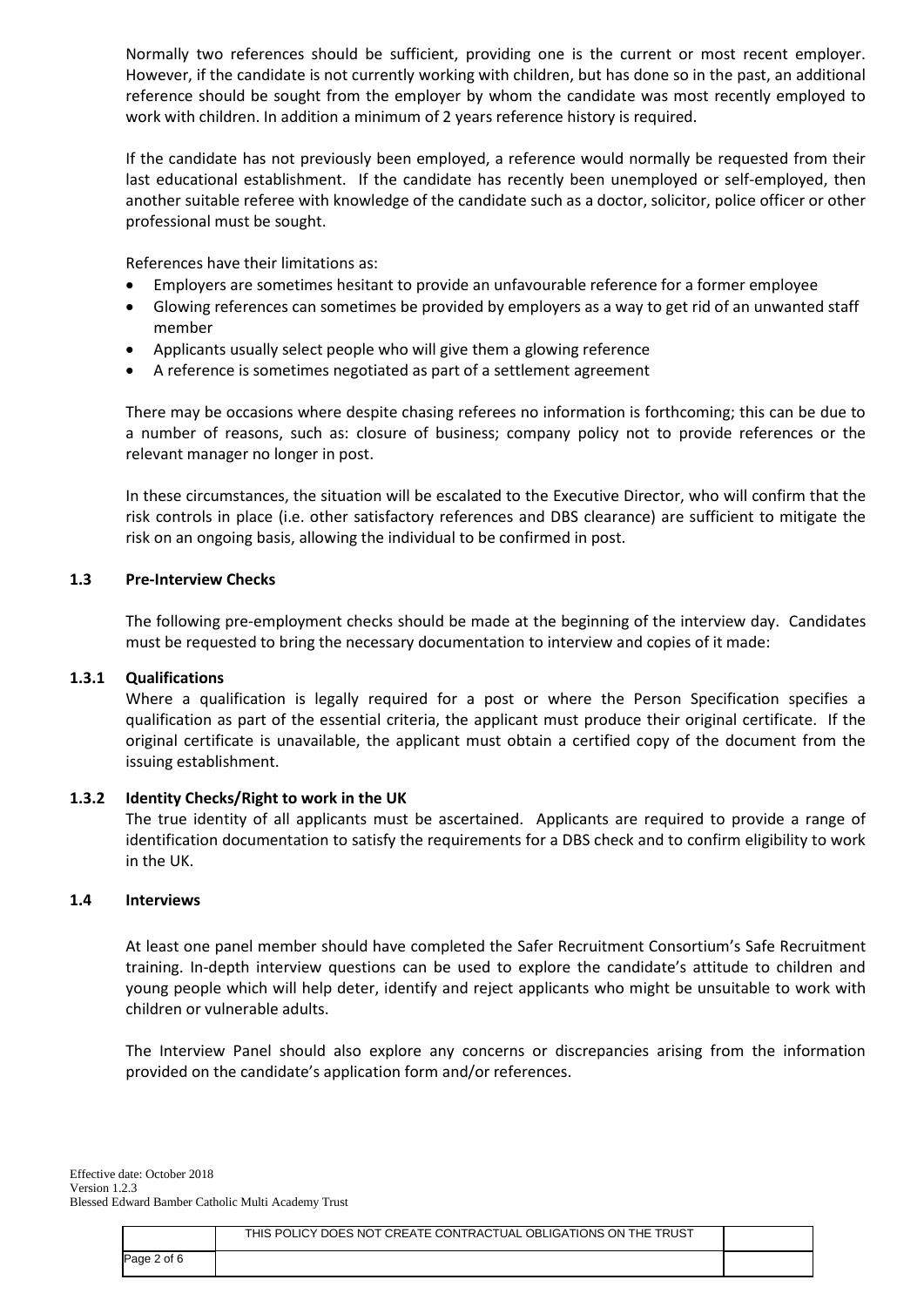It is vital that interview panels keep an open mind and do not stereotype abusers. Even though it is a complex area, do not stop looking for signs. Panel members should be alert to the possibility that the behaviour of some candidates, albeit a minority, may pose a risk.

# **1.5 Conditional Offer**

Following the interview any offer of employment must be conditional and subject to confirmation of all elements of the list below which have not yet been verified:

- Qualifications,
- Identity checks/right to work in the UK,
- Satisfactory references,
- Checking of DBS Children's Barred List (previously POCA List / List 99)
- Enhanced DBS Certificate
- Employment Health Needs Assessment

This should be clearly stated in writing to the preferred candidate. As long as it is made clear to a prospective employee that an employment offer is conditional, the offer could be withdrawn if a condition is not satisfied providing this is within a reasonable time.

A contract of employment is only made where there has been an unconditional offer and an unconditional acceptance, supported by the intention to create a legal relationship

## **1.6 Pre-Employment Checks**

#### **1.6.1 DBS Children's Barred List (previously POCA List / List 99)**

The DBS will check whether the applicant is included on the DBS Children's Barred List and is therefore banned from working with children or young people. The Trust's Human Resources Provider will also conduct a check of this list through the Teachers Pension's website, for all newly appointed staff in posts working with children, as soon as the appointment paperwork is received.

A certificate of good conduct is a police record check, which can be applied for when an individual returns to the UK from overseas. A future employer may ask for the certificate as evidence that the individual has no criminal record.

#### **1.6.2 Employment Health Needs Assessment**

Anyone appointed to a post must be cleared by Occupational Health as medically fit for the appropriate role.

#### **1.6.3 Enhanced DBS**

An Enhanced DBS check will reveal any information held on the Police National Computer, including 'spent' offences, that have not been filtered in line with DBS guidance. It will also check whether the applicant is on the ISA Children's Barred List and will reveal any locally held police force information considered relevant to the job role by the Chief Police Officer.

Along with the conditional offer letter to the preferred candidate a DBS application form should be sent. The law requires DBS checks for staff at the recruitment stage, and following that only if the employee has a break in service of more than three months. This includes casual staff and exam invigilators who have regular breaks in service. A new DBS should be requested in good time and be in place prior to the start of their next period of employment.

The Trust's Human Resources Provider will administrate all elements of the disclosure process.

|             | THIS POLICY DOES NOT CREATE CONTRACTUAL OBLIGATIONS ON THE TRUST |  |
|-------------|------------------------------------------------------------------|--|
| Page 3 of 6 |                                                                  |  |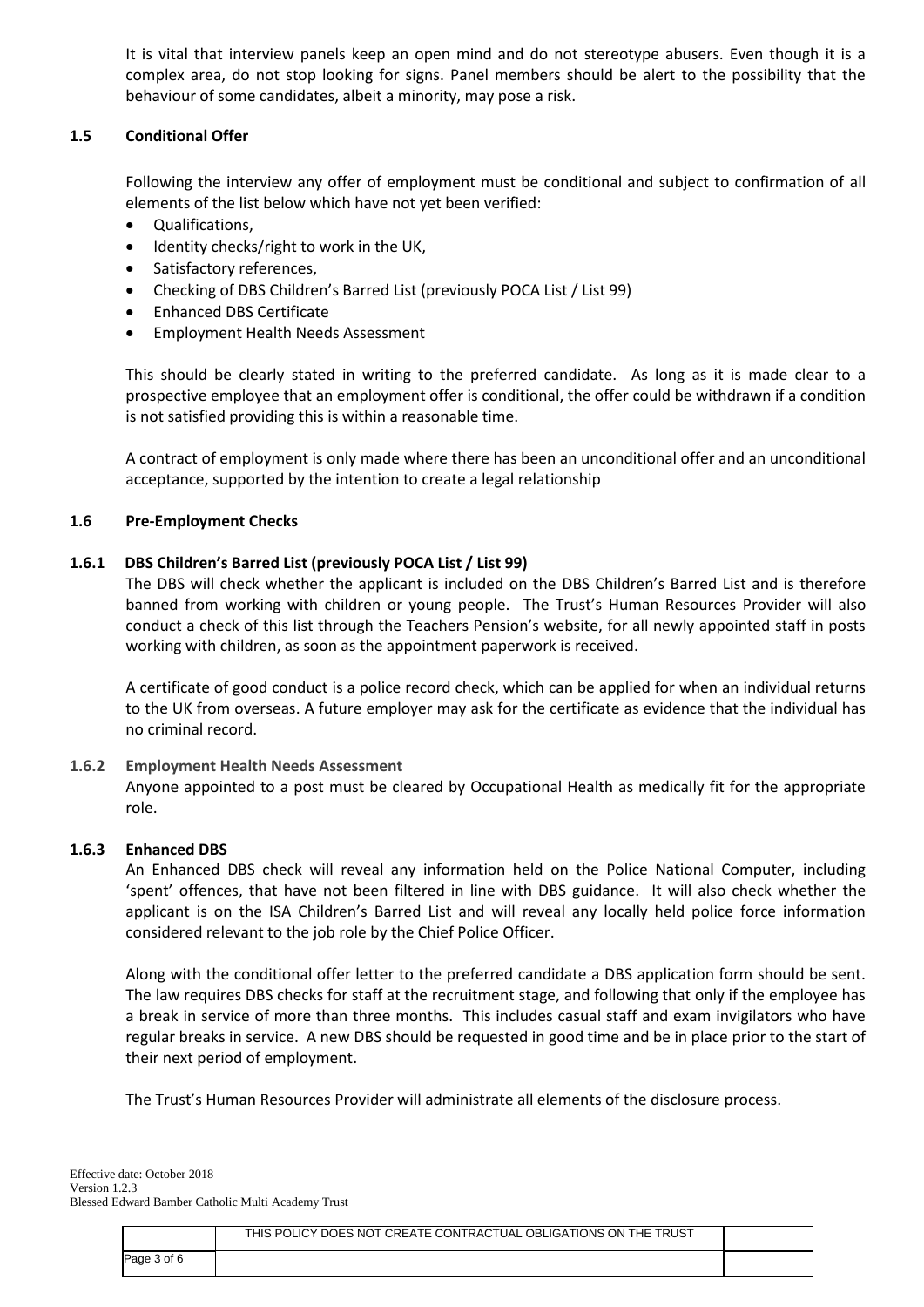**1.7 The following flowchart provides a statutory perspective on whether an individual should be DBS checked:**



\* Activities listed under the guidance's definition of regulated activity and which are carried out 'frequently'

The Trust requires a new DBS clearance in the following circumstances:

- The appointment of all volunteers. Volunteers should also complete an application form (except sections 5 & 6) to allow an assessment of suitability for the post as well as basic safeguarding checks to be completed.
- Where concerns are raised about the employee's suitability to work with children or vulnerable adults.

The Trust does not endorse the use of portability, i.e. the re-use of a DBS disclosure obtained for a position in one organisation and later used for another position in another organisation. A disclosure carries no formal period of validity and reflects information that was available at the time of its issue only.

|             | THIS POLICY DOES NOT CREATE CONTRACTUAL OBLIGATIONS ON THE TRUST |  |
|-------------|------------------------------------------------------------------|--|
| Page 4 of 6 |                                                                  |  |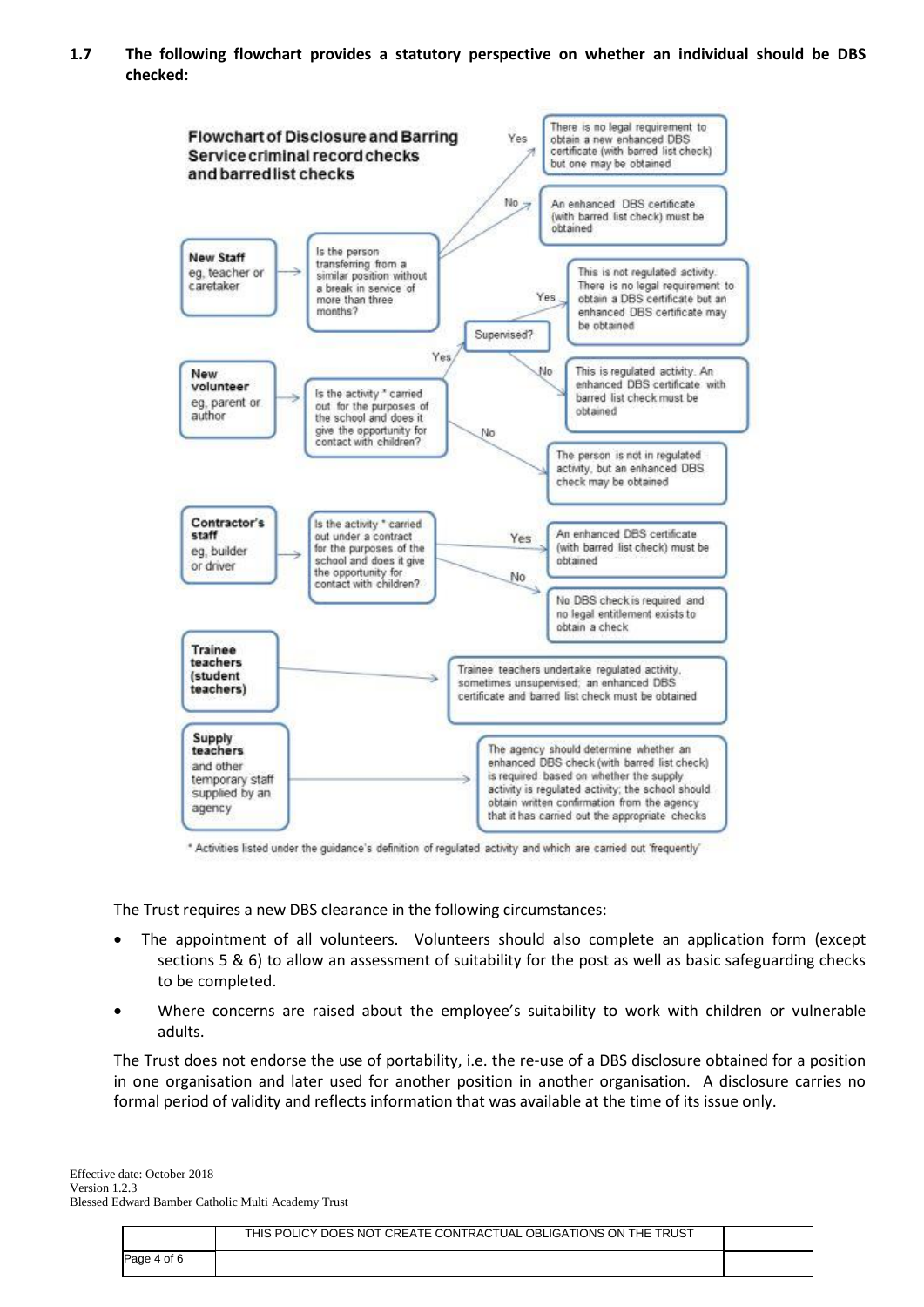## **1.7.1 Builders or Contractors**

At the start of the contract with the 3<sup>rd</sup> Party Providers, Builders or Contractors, the person contracting services should request sight of the 3<sup>rd</sup> Party Providers Recruitment Vetting Procedure and Child Protection. (This should then be reviewed on an annual basis). These should contain clear lines of accountability and written agreement setting out the responsibility for carrying out checks on staff.

On arrival to the school it is the responsibility of the Headteacher or designated officer to ensure that the contractor's employees have their identity checked to ensure imposters do not gain access to children.

Please note that in the case of emergency repairs Contractors must never be left unsupervised on the premises, if they will come into contact with children.

# **1.7.2 Supply Teachers**

The Headteacher must acquire the DBS Certificate number for all supply teachers prior to them starting work at the Academy.

#### **1.7.3 Directors**

It is the responsibility of the Chair of Directors to ensure that all new and existing Directors have a current enhanced DBS disclosure. In order to adhere to the above, the Governor Services Team, will undertake all DBS clearances and have the full responsibility of asking individual Governors to either produce a copy of their current DBS disclosure or to apply for a new one from the Disclosure & Barring Service.

In addition, Directors should also obtain an enhanced DBS disclosure on the point of their re-election.

# **1.7.4 Third Party Providers/Outside Agencies**

Individuals such as psychologists, centrally employed teachers, cleaners, catering staff, individuals on a work placement and other third party/outside agencies staff will have been appropriately checked by their employing organisation, whether local authority, Primary Care Trust or Strategic Health Authority, prior to them going to the school/work place.

The Academy must obtain written confirmation from the employing organisation that DBS checks have been completed. On arrival to the Academy it is the responsibility of the Headteacher or designated officer to ensure that the third party employees have their identity checked to ensure imposters do not gain access to children.

#### **1.7.5 Visitors**

Visiting staff who do not have unsupervised access to children and young people do not require a DBS check. The normal risk assessment that applies to all visitors should be quite sufficient. All visitors should follow the usual process of signing in and having their identity confirmed on arrival. They should not be left unsupervised and should be accompanied by a member of staff throughout their visit.

## **1.7.6 Students**

Where a student is carrying out a work placement within the Trust as part of their course, the responsibility for completing a DBS check where applicable and making any decision on suitability based on Disclosure information remains that of the University or College or Academy.

|             | THIS POLICY DOES NOT CREATE CONTRACTUAL OBLIGATIONS ON THE TRUST |  |
|-------------|------------------------------------------------------------------|--|
| Page 5 of 6 |                                                                  |  |